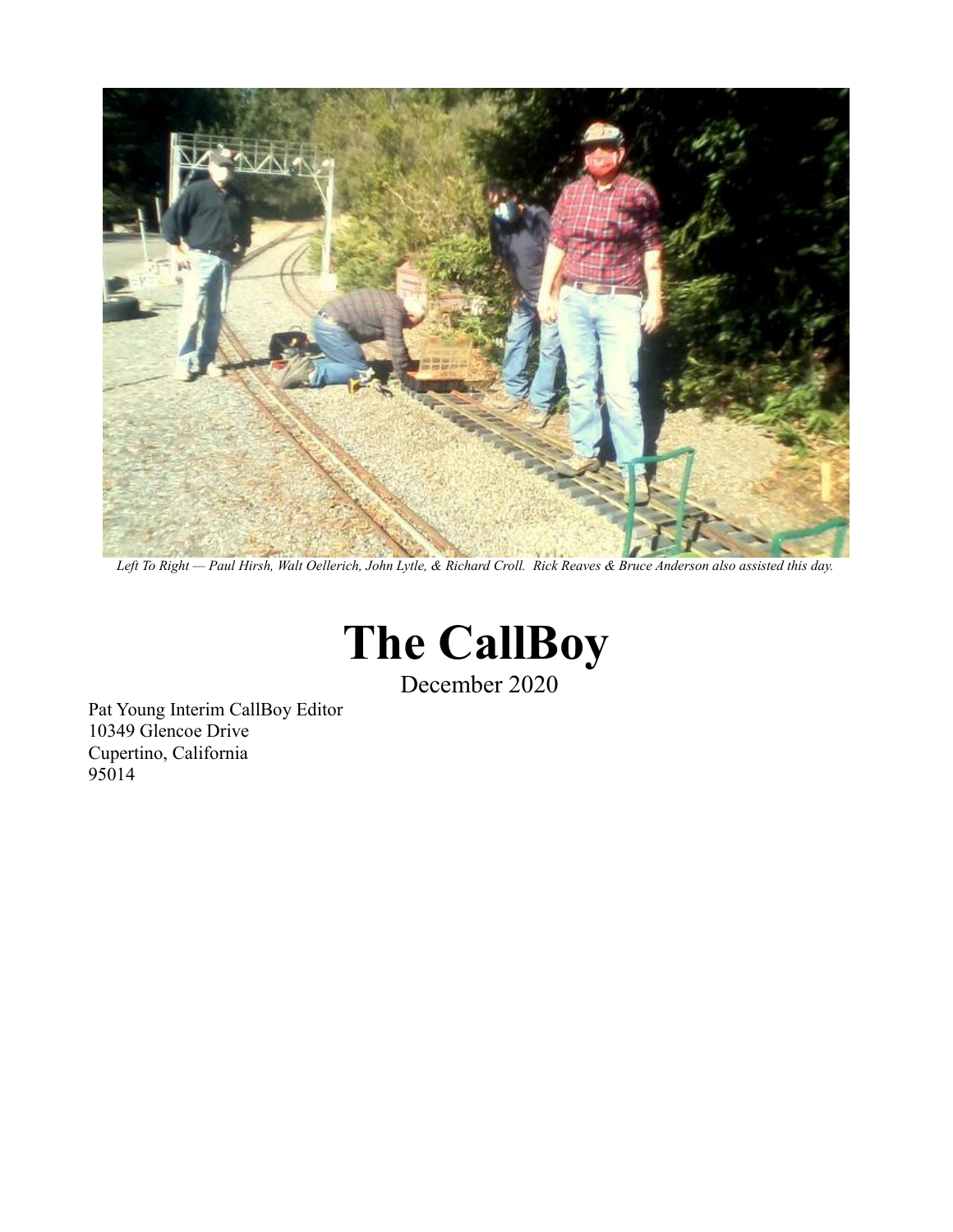# **The CallBoy Newsletter**

# **Official Publication of the Golden Gate Live Steamers, Inc. Copyrighted 2020**

Tilden Park 2491 Grizzly Peak Blvd, Orinda, California 510-486-0623

Pat Young, interim Editor [phty95014@yahoo.com](mailto:phty95014@yahoo.com)

A 501(c)(3) Non-Profit Museum [www.ggls.org](http://www.ggls.org/) or [www.goldengatels.org](http://www.goldengatels.org/)

# **December 2020**

## **Officers**

officially a member.

## President: Rick Reaves 510-479-3386 Vice President: Jon Sargent 510-233-6481 Secretary: Rich Croll 510-276-3893 Treasurer: John Lisherness 510-647-8443 Ombudsman: Matt Petach 408-256-2883 Safety: Jerry Kimberlin 510-809-7326 Director at Large Mark Johnson 510-889-9451

# **GGLS Trust Fund Members**

John Lisherness Jerry Kimberlin (elected March 2015) Ken Blonski (elected December 2019)

## **GGLS Committee Chair people**

| Bits & Pieces:          | Sheldon Yee                 |
|-------------------------|-----------------------------|
| <b>Boiler Testing:</b>  | Jerry Kimberlin             |
| Building:               | <b>Rick Reaves</b>          |
| CallBoy Editors:        | Pat Young                   |
| Engine:                 | Mark Johnson                |
| Grounds:                | Andy Weber                  |
| High Track:             | Sheldon Yee                 |
| Librarian:              | Pat Young                   |
| Membership:             | <b>Sammy Tamez</b>          |
| Public Train:           | Walt Oellerich              |
| Refreshments:           | Walt Oellerich, Sheldon Yee |
| <b>Rolling Stock:</b>   | Rich Croll                  |
| Round House:            | Michael Smith               |
| Security:               | Jon Sargent                 |
| Signals:                | John Davis                  |
| <b>Technical Talks:</b> | Charlie Reiter              |
| Track:                  | John Lytle                  |
| Web Site:               | Pat Young                   |
|                         |                             |

# **Membership**

To qualify for membership, attend 2 monthly meetings. At the first meeting, please introduce yourself and obtain a membership application from Membership chairman or Secretary. At the second meeting, return your completed application, the yearly prorated club dues, together with the \$25 initiation fee and you are

**Club Correspondence**

All correspondence to the Golden Gate Live Steamers should be sent to the secretary, Rich Croll at his email [railroc66@yahoo.com](mailto:railroc66@yahoo.com)

# **CallBoy**

Articles, pictures, photographs, items for sale or any other information that would be of interest to the club should be sent to Pat Young, the interim CallBoy editor at [phty95014@yahoo.com](mailto:phty95014@yahoo.com)

*Deadline for submittal to next month's issue is the 19th!* 

## **Calendar of Club Sponsored Events (Until further notice, the 2021 Calendar is tentative)**

01/01/21 New Years Chili Run 01/10/21 General Monthly Meeting/Board Meeting 02/14/21 General Monthly Meeting/Board Meeting 03/14/21 General Monthly Meeting/Board Meeting 04/11/21 General Monthly Meeting/Board Meeting 05/02/21 General Monthly Meeting/Board Meeting 06/13/21 General Monthly Meeting/Board Meeting 07/11/21 General Monthly Meeting/Board Meeting 08/08/21 General Monthly Meeting/Board Meeting 09/12/21 General Monthly Meeting/Board Meeting 10/10/21 General Monthly Meeting/Board Meeting 11/14/21 General Monthly Meeting/Board Meeting 12/12/21 General Monthly Meeting/Annual Meeting/ Board Meeting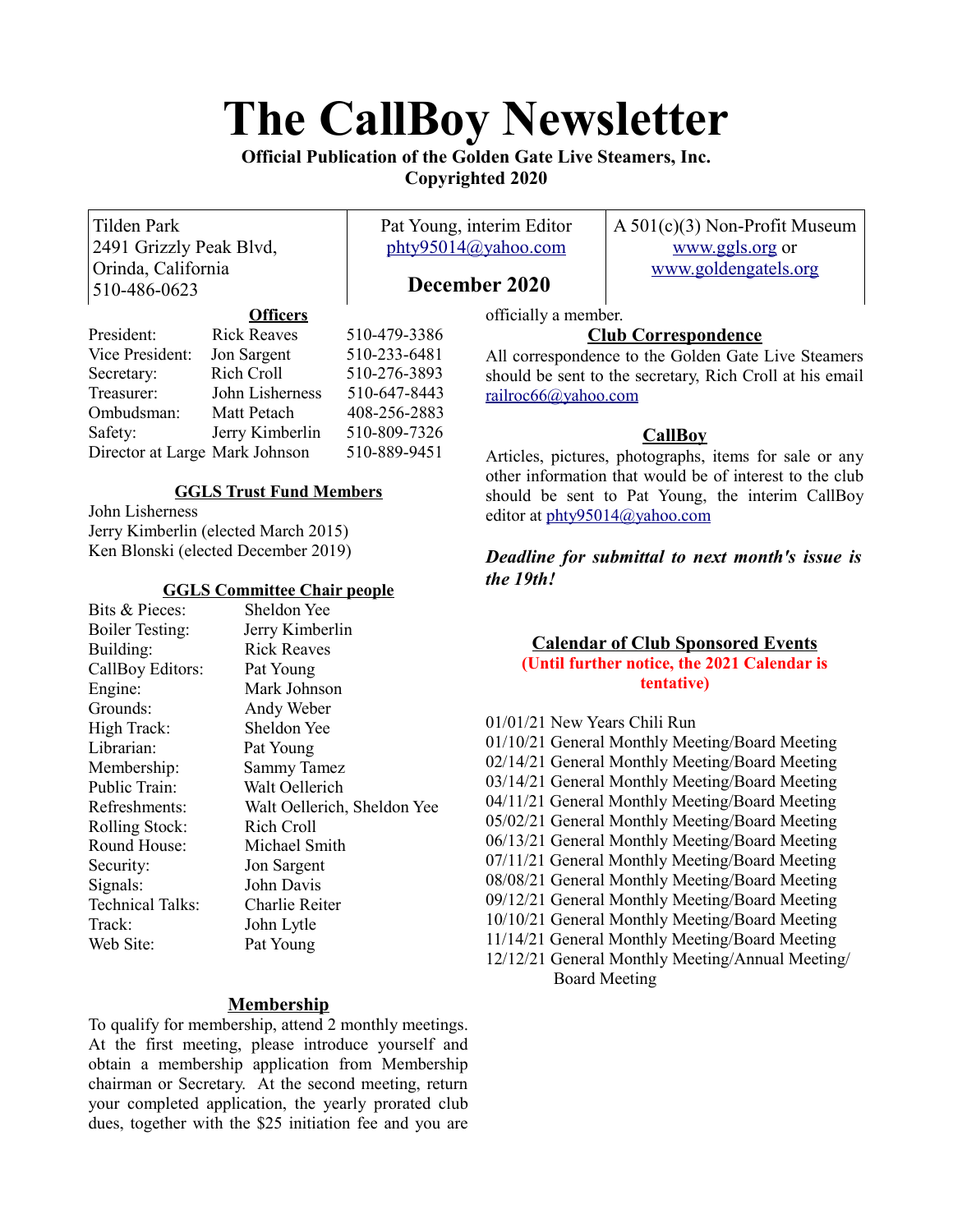#### **Announcements**



Attention GGLS members,

As of last Sunday (November 8, 2020), the combination lock on the clubhouse door has been changed to allow entry only between the hours of 6 AM & 6 PM. Please remember that our Special Use Agreement with East Bay Regional Parks District restricts our use of the facility to daylight hours.

I also want to remind the members that the track remains open for the members to use, subject to the Covid 19 restrictions imposed by the Park District & Contra Costa County Health Department. In general, you must maintain social distancing and wear a mask if you cannot stay 6' apart. The Public is not permitted at our facility at this time and we can only have limited numbers of people in the clubhouse. Please remember to sign in when you are at the track and this is even more important now with the pandemic still with us.

Please feel free to contact me if you have any questions.

Richard Croll, Secretary



A mentioned in the November Board meeting, the 2021 Board membership election will be conduct electronically for those who has email access and by postal mail for those who do not. The ballot will have a list of candidates running and a "write-in" provision. These ballots must be returned to the club by the end of December at which time they will be tallied and the results announced to the membership.

#### **Minutes of Board Meeting**

November 8, 2020

The meeting was called to order at 10:59 AM by President Rick Reaves. Present were Rick Reaves, Mark Johnson, Richard Croll, Jon Sargent, Jerry Kimberlin, John Lisherness & Matt Petach. Rich Lundberg was absent.

A motion was made by Jon Sargent, seconded by John Lisherness to approve the minutes of the prior Board meeting. The motion was passed. Jon Sargent did note that the minutes referred to our upcoming lease renewal, and we have a Special Use Agreement, not a lease.

#### **Old Business**

**Special Use Agreement:** Jon Sargent met with East Bay Regional Park District (EBRPD) personnel on Thursday, November 5, at the track. They were updating the map of our facility using GPS.

**Board Election:** Discussion was held concerning the yearly election of officers. The Secretary pointed out that the Bylaws require written ballots. After discussion, it was determined that an electronic ballot would suffice. Matt Petach volunteered to do an electronic ballot. He also mentioned that so far, there are no additional candidates beyond the current officers. The ballot will have a place for write ins. The Secretary will send out the email ballot and mail ballots out to the few members without email. All the ballots, electronic & email will be returned to the Secretary before the end of December. The Board of Directors will conduct their annual meeting in December and accept nominations up to that time.

#### **New Business**

**2021 Membership Dues:** Discussion was held about whether we should make any change for 2021 in the dues considering the COVID-19 restrictions. The Treasurer pointed out that with what is in the regular checking account along with the projected dues & roundhouse rents for next year, we should have enough to pay expenses without dipping into the reserve fund. Mark Johnson mentioned that the members do not seem to be aware that they are permitted to come to the track if they comply with health restrictions. Mark Johnson made a motion, seconded by Jerry Kimberlin, for the Secretary to advise members that the track is open subject to the Contra Costa County Health Department rules. Social Distancing and face masks are required. Motion Passed. Jerry Kimberlin made a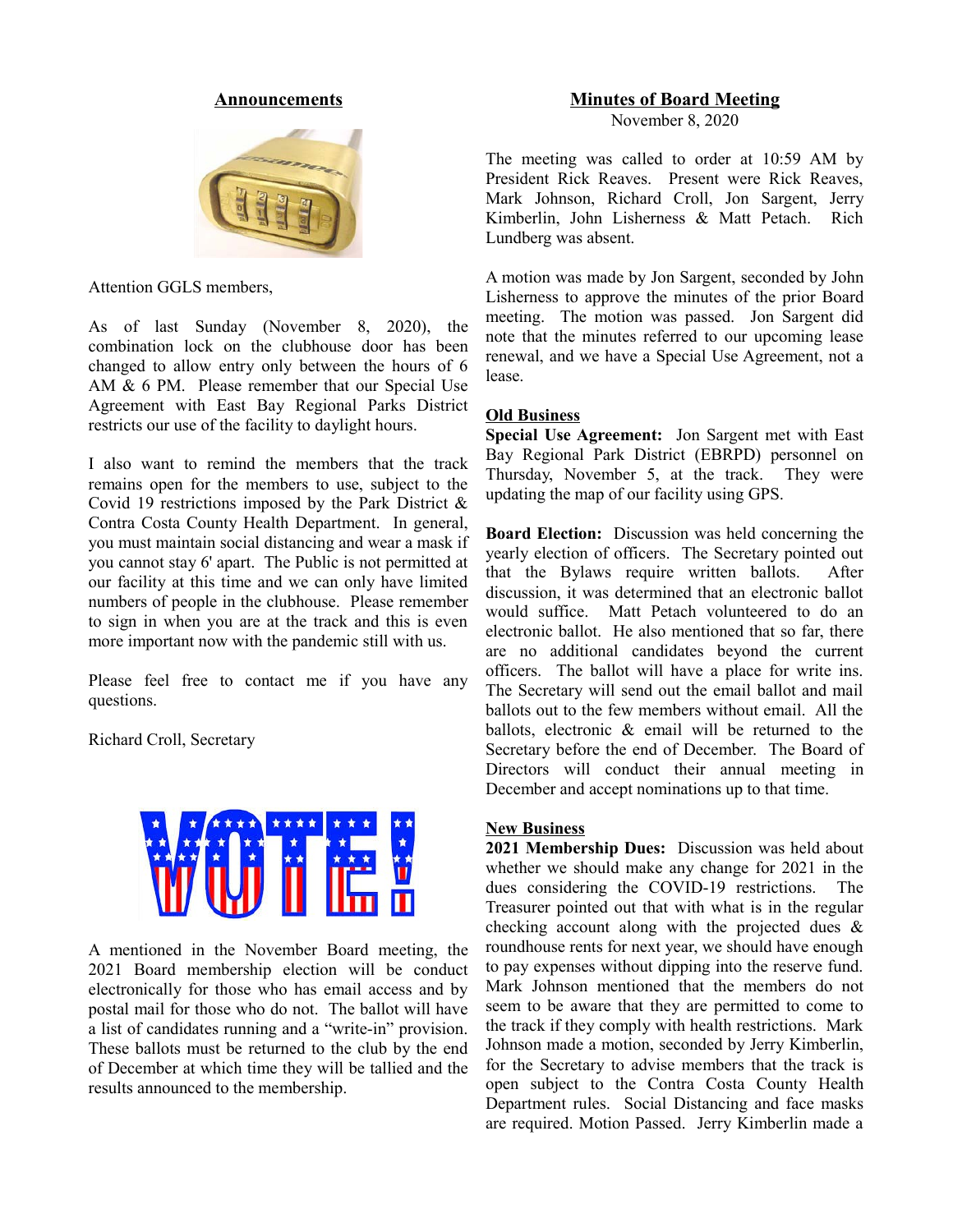motion, seconded by Mark Johnson to leave the current dues structure in place. Motion passed.

**2021 Meeting Dates:** Richard Croll asked for the Board to set the calendar for 2021 as far as meeting dates. The second Sunday works for all months except for May, when it conflicts with Mother's Day. It was decided that the prior Sunday would be the meeting date. These are all tentative depending on the Covid 19 restrictions. It was decided that since the election is generally the only business conducted at the Annual Meeting of the members, the election will be considered to have fulfilled that requirement.

**Track Rail:** Richard Croll asked the Board if there was any preference for which type of rail, aluminum, or steel, be used on the new siding he is building. John Lisherness asked that 6 to 8 pieces of steel rail be set aside for his use in building turnouts. Otherwise, there was no opinion.

**Locomotives:** John Lisherness reported that the Heintz Atlantic rebuild is coming along. He is taking the tender home to clean up the connections. He noted that the locomotive is an old Little Engines design which used bronze castings instead of aluminum. That makes it a heavier & sturdier engine. He also mentioned that it has a steam water pump and it works on air. John mentioned that some parts got lost when the engine was disassembled. Among them was the whistle, which John has replaced. The Board thanked John for his work on this project. John questioned if we had space in the Shattock Barn for the engine when it is finished. Richard Croll said that we do. John asked about the status of the diesel switchers and it was reported both are in operation at present.

**Signals:** John Davis has installed a switch motor on turnout T41, which goes into the siding leading to the roundhouse. He did note that with long engines, you might see the signal go from green to red. Rick Reaves announced that John has agreed to be officially the Signals Chairperson.

**Security:** Jon Sargent reported that the camera system is working well. The new vents on the door is keeping the temperature down. He reported that the Park Department has been working on the fences around Redwood Valley, which should help keep intruders out of our site. He also mentioned that the Park District plans to fence off Redwood Valley's parking lot so it will be closed when the railroad is not open. Jon noted that he was changing the lock on the clubhouse to deny

entry after 6 PM. The Secretary will email an announcement to that effect and remind members that they are not permitted on the premises after sunset. He will further mention that the Board recommends that for their own safety members not operate steam locomotives with no one else present.

The meeting was adjourned at 11:36 AM.

# **Signals Report** Submitted by John Davis Photos by Bruce Anderson

I've agreed to be the the Signals Chairperson with the understanding from the Board that all engineers are responsible for the safe operation of their equipment regardless of the state of the signals. I'll do what I can to make the signals as reliable as possible but there will be times when a signal isn't working correctly.

I would like to acknowledge the last Signals Chairperson, Steve Wood. Steve contributed a lot to the installation and maintenance of the signal system and taught me most of what I know about the system. Thank you Steve!

The new electronic switch installation at T41 on the inside loop is complete and all the signals are working. Because the switch was moved but the signal detection blocks remained the same; you might see a red occupancy signal as you approach the switch. We may move the signal stand back or adjust the detection blocks in the future, but it's a low priority.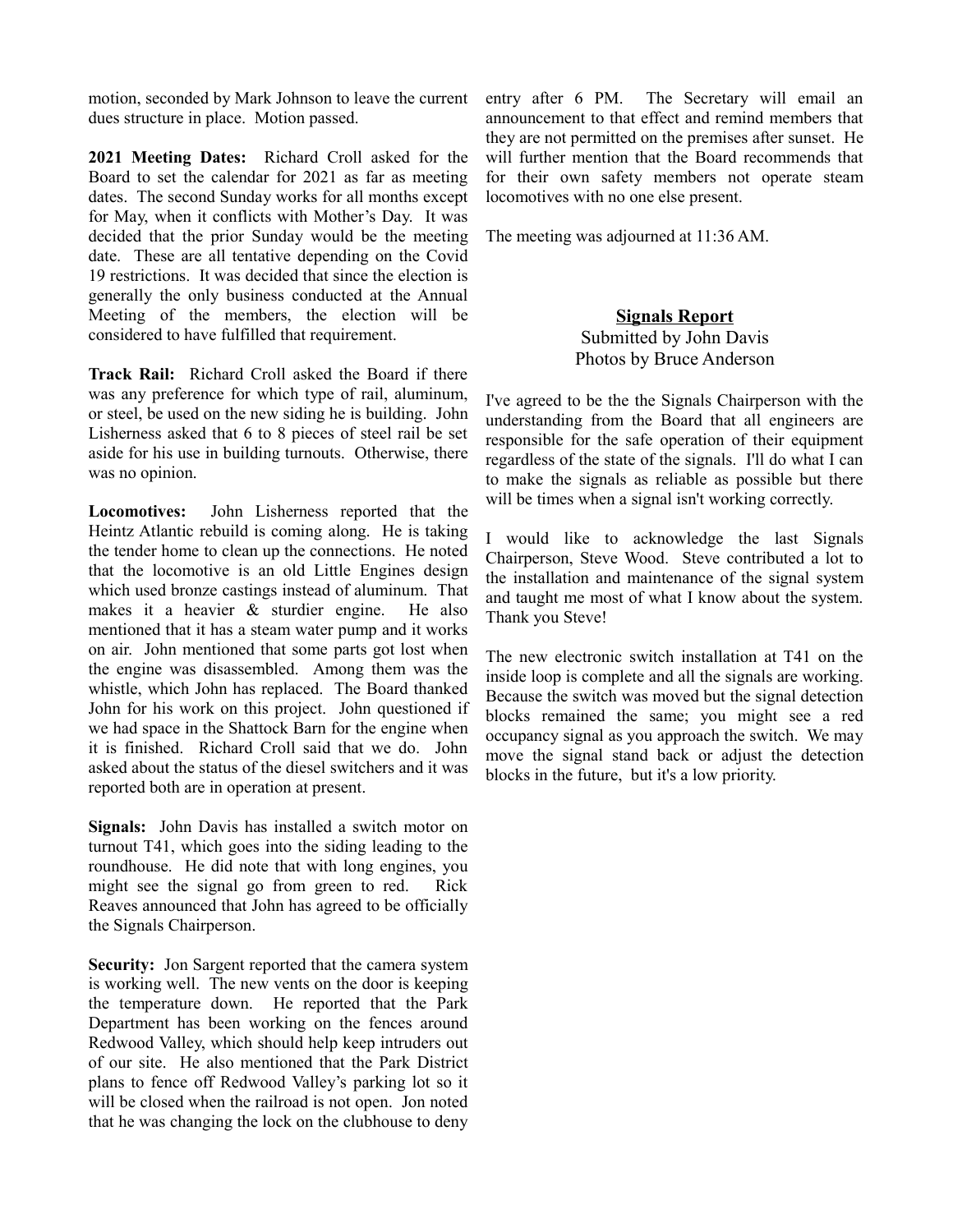

T41 Actuator



T41 Signals

## **Switch Actuator Construction Project** Submitted by John Davis

Progress is being made machining the parts. Mark Johnson has added his name to the machinists. My shop has been filling up with chips. Thanks to all that have volunteered to help.



Fixed Rail Drilling Setup.

# **Workday Thursday — November 12, 2020** By Bruce Anderson

Boy, has Richard Croll been active this year! On top of his officer responsibilities, he's made at least six turnouts and, with the assistance of Rick Reaves, Walt Oellerich, Paul Hirsh, John Lytle & myself, he placed #5 on this day. Richard's current project is making a side track between the Shattock Barn & the Signal Bridge. I was thinking that I should have watched Richard do this and learn from it. Little did I know I would find myself knee-deep in helping with the installation. It was a great team effort with a fair chunk of this job completed.

Yes, even John Lytle & Sandy made an appearance! Between the wildfire smoke and shoulder surgery, he, Wade, & Sandy took some time off and headed off to Ely, Nevada. Amongst other mischief, they've been helping out at the Nevada Northern Railway (https://nnry.com ). John also mentioned the stunningly beautiful stars of the night sky as well as deep blue skies. It was great to see John's smile at our track again!

I asked our Groundsman Andy Weber if we will be going our winter protocol soon. "Today," he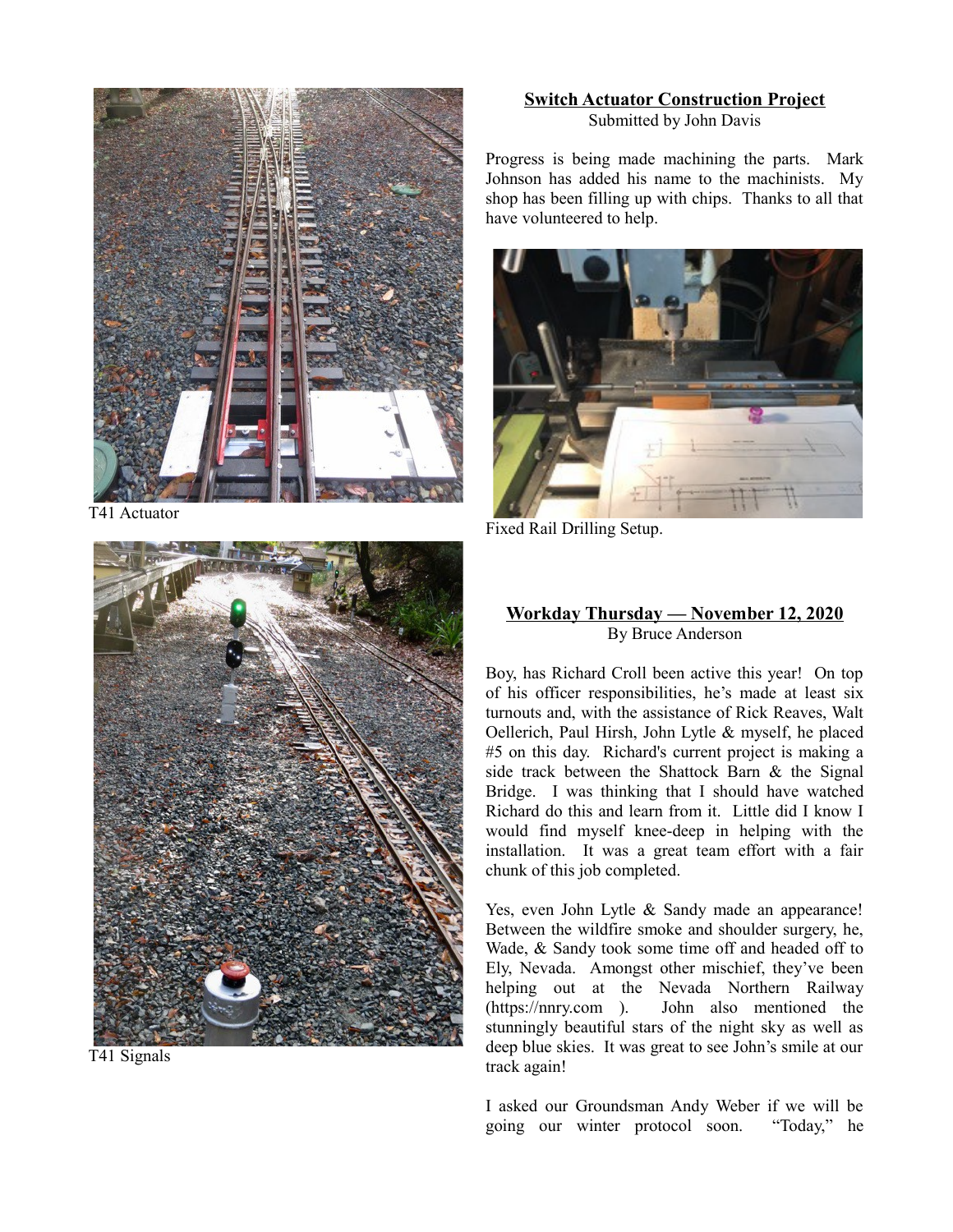responded stating that the temperatures have been dropping. Please be sure you're familiar with the water valves shut down procedure so we don't get a broken pipe due to freezing.

John Davis of the Signals Crew will be out for several weeks as he's in to have his other foot worked on. John has done wonders at the track between the electronics of the signals, building actuators for turnouts, and most recently, adding a new electrical turnout entering the Round House side track. If you'd like to send John a get well card, his address is:

1032 Neilson Street, Albany, CA 94706-2427.

We missed another Thursday regular this day, our resident landscaper Jo Ann Miller. With a lot of hard work, Jo Ann has done wonders around the track between planting, weeding, and pruning. We're rapidly approaching the holidays though and other things arise. Many thanks Jo Ann!

And then of course Mel McDonough! He had sawn through all that wood that had piled up so he was at work cleaning our clubhouse. Great job Mel!



Nevada Northern Railway Winter Operations



The above is possibly a new future locomotive story.

## **Ralph Heintz, the Man and his Locomotive** By Steve Vitkovits



Heintz Atlantic locomotive being restored by John Lisherness

*[Editor: Last month we had a chance to witness some of the restoration work that John Lisherness did for the Heintz Atlantic. Steve Vitkovits has provide his personal insight about Ralph].*

At every GGLS club monthly meeting the status report of the club owned locomotives is presented. This article is about one of those engines, the Heintz Atlantic, named for the builder who donated it to the club. Well, that's the short version of the story; here are the details of a man's life, a man who was good at designing, building and operating mechanical & electrical apparatus.

Ralph Morell Heintz was born in 1892 and received a degree in chemistry from Stanford University. After serving in the Signal Corps during World War I, he & Jack Kaufman founded a radio apparatus manufacturing company in San Francisco, with products aimed at radio amateurs at first, but then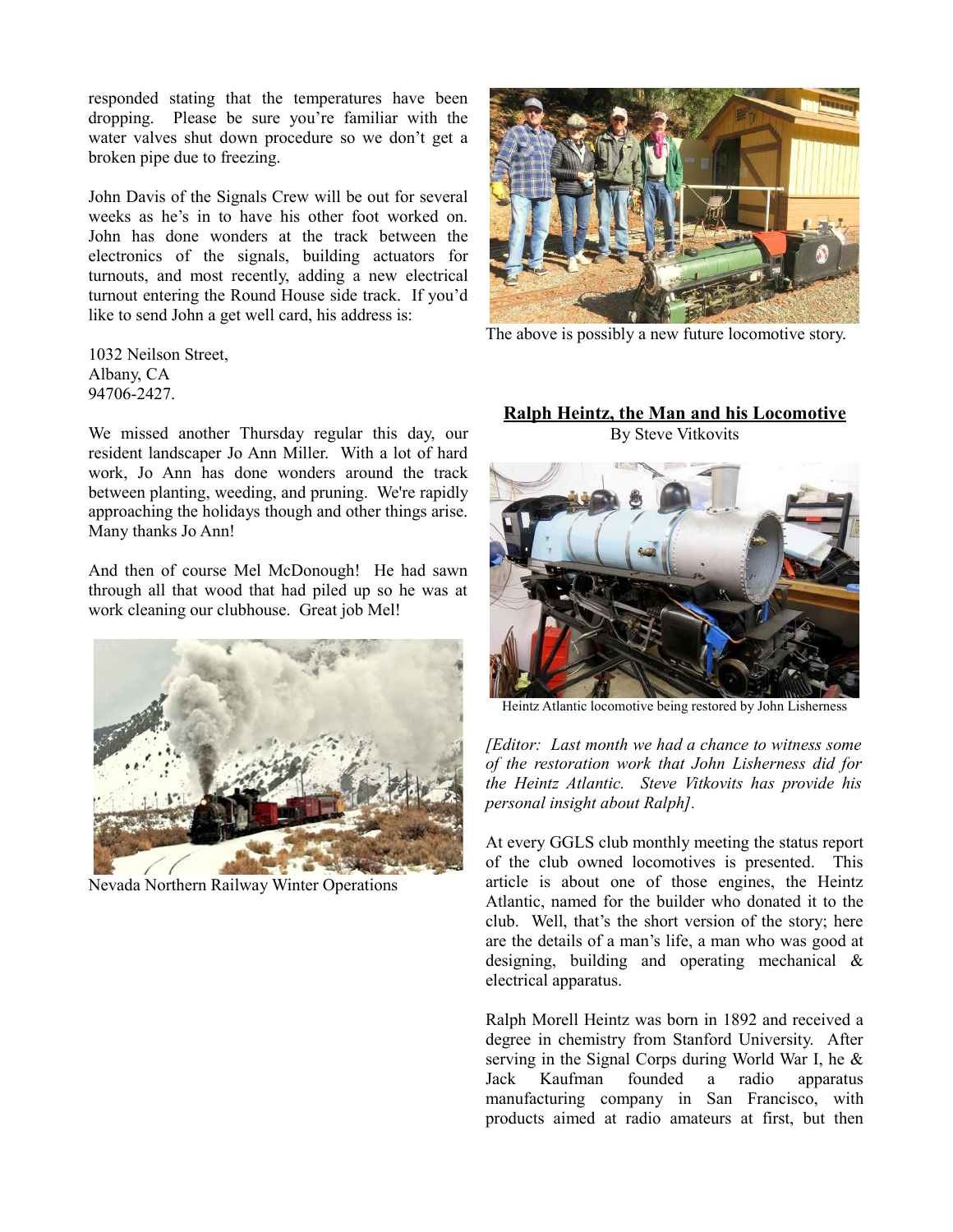expanding to aircraft radio. A major contribution was the employment of shortwaves which allowed the equipment  $\&$  antennas to be lighter  $\&$  smaller - a definite advantage for airborne equipment.

Later, Ralph Heintz & Bill Jack founded a company, Jack and Heintz Inc, to manufacture electric motors in Palo Alto. Information from the 1940 population census in Palo Alto shows Ralph M. Heintz married to a Sophie K. Heintz and had a son, Ralph Jr.

Jack and Heintz, Inc. moved operations to Cleveland and by 1940 had 50 employees where their company's philosophy toward its employees was very advanced. There were no time clocks, and coffee, donuts & lunches were free. To really top it off, there was a masseuse, a shoe store, a house dentist as well as disc jockey music all day. By the end of World War II they were a large corporation manufacturing aircraft parts and after 1946 were merged into the Siegler corporation.

Financially independent, Ralph Heintz retired and around 1950 purchased a property in the hills between Los Gatos & Almaden Valley that was originally owned by the president of Bank of America. The Heintz family developed the site as a recreation area which included an apricot orchard & a workshop. Ralph's wife Sophie was an avid ham radio operator and had a radio shack complete with an antenna tower that was built on the site just for her.

Ralph was friends with Billy Jones, whose backyard Wildcat Railroad operated in Los Gatos. It's very likely that operation gave Ralph the idea of building a 1½" scale miniature railroad on his property. Around 1962, construction of the railroad began and the layout was about  $1/3$  of a mile long, had a loop at one end  $\&$ a turntable at the other. Mid-way down the track, Ralph built a tunnel that was 150 feet long. Motive power was an Atlantic built from Little Engines castings and the railroad operated for about 20 years.

The next major event was around 1982 in the form of a request from the officers of Golden Gate Live Steamers for two volunteers to go and estimate the value of some 1½" scale railroad equipment located in Los Gatos. The donor wanted to be able to deduct the donation on his tax return. I, and the late 1972 GGLS president Jim Vail, volunteered go and make the value estimate of this equipment. We drove to the property and were met by Ralph who showed us the proposed equipment to be donated. Jim & I examined them so

that we could estimate its value when we got home.

Before leaving, Ralph offered us a tour his workshop which we quickly accepted. He started first by explaining why he was closing the railroad and donating it. It turned out that teenage vandals had repeatedly damaged the railroad so often & so badly, that he felt he had no choice but to close it. Along with that, his wife's ham radio antenna tower was damaged which added to the decision to close it down.

But the tour of his shop was a jaw dropping experience because it was so well equipped and was the site of two of Ralph's latest accomplishments. The first accomplishment was the Ocutome surgical eye instrument he designed to assist ophthalmologists during eye surgery. The other involved an automobile engine mounted on a test stand. Ralph was working on an efficient methodology to mix gasoline & air for optimum performance (also known as the Stratified Charge Mode or the Ultra Lean Burn Mode). It is a process of creating an air/fuel mixture around the spark plug, which in turn is then surrounded by air in the remaining cylinder space. As one may guess, it was a model engineer's dream workshop.

But back to the original purpose of the visit, the valuation of the railroad equipment. Using the comparisons of live steam advertisements & opinions of other members, we came up with a donation amount that seem to be agreeable to all parties. However, there was a hitch because at this point in time, the Golden Gate Live Steamers was not yet incorporated as a  $501(c)$  3 non-profit organization. So the East Bay Regional Park District agreed to accept the donated equipment and lease it back to the Golden Gate Live Steamers for the sum of one dollar per year. After the Golden Gate Live Steamers re-organized as a 501(c) 3 non-profit corporation, the East Bay Regional Park District was able to transfer the equipment permanently to the Golden Gate Live Steamers.

So folks, that is how the club got the steam locomotive that we now call the Heintz Atlantic!